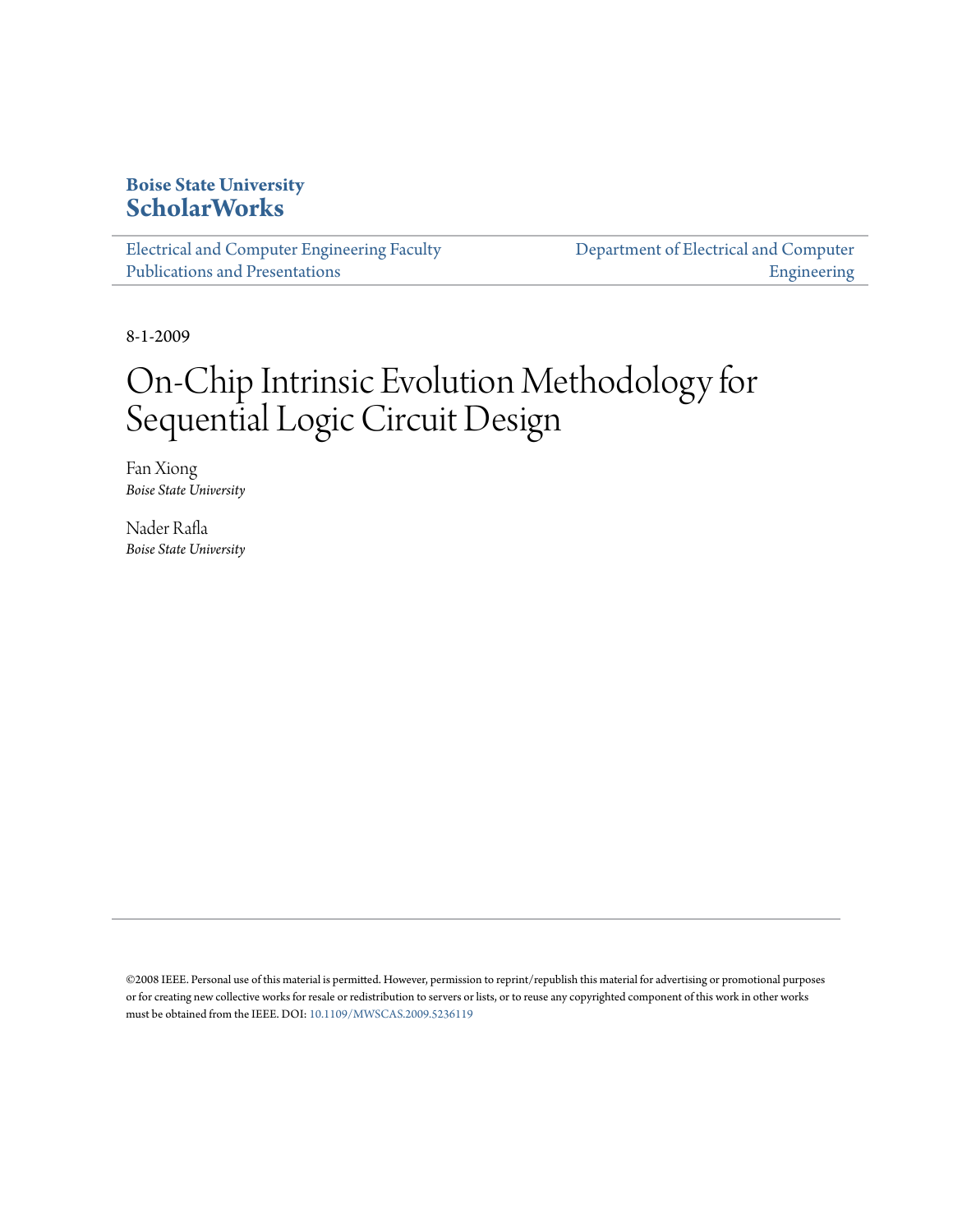## **On-Chip Intrinsic Evolution Methodology for Sequential Logic Circuit Design**

Fan Xiong *Electrical and Computer Engineering Boise State University Boise, ID 83725 fanxiong@u.boisestate.edu*

#### **Abstract**

*This paper focuses on the application of Virtual Reconfigurable Circuit (VRC) design methodology and intrinsic evolution for the design of small sequential circuits and their implementation on a single programmable chip with an embedded hardcore processor. The evolutionary algorithm is developed in software that runs on the embedded processor. Fitness function is calculated using hardware architecture and is used to guide the evolution process. This new method is applied to the development of a 3-bit sequence detector and the evolved architecture is implemented on a Xilinxtm Virtex-II pro device. Simulations were run on the evolved architecture and on the same circuit designed using conventional Hardware Descriptive Language (HDL). Both designs showed the same functional behavior. Synthesis results show that the new method can be used in successfully implementing small sequential circuits on a reconfigurable hardware environment.* 

#### **1. Introduction**

Evolvable Hardware (EHW) is a new bio-inspired technique that uses evolutionary algorithm (EA) to auto-configure and optimize circuits [1][2]. By exploring a large design search space, EHW may find solutions for a task, unsolvable, or more optimal than those found using traditional design methods. Instead of manually designing a circuit, only input/outputrelations are specified. The circuit is automatically designed using an adaptive algorithm inspired from natural evolution.

EHW encodes circuit structure and parameters as chromosomes using one of several predefined encoding methods. EA uses these chromosomes to generate random bit-sequence for chip configuration. A fitness value is then calculated and used to judge and

Nader I. Rafla, Ph.D., P.E. *Electrical and Computer Engineering Boise State University Boise, ID 83725 nrafla@boisestate.edu*

refine the sequence. Fitness is an indicator for the goodness of the solution expressed by a particular chromosome.

There exist two methods for calculating fitness in EHW; intrinsic and extrinsic. In intrinsic EHW, the fitness evaluation is done after downloading the configuration sequence to the chip. The circuit is then tested and its output is compared to predetermined expected results. Comparison results are used to guide the evolution process to either continue or stop. On the other hand, extrinsic EHW uses software program to evaluate the fitness, reiterate if necessary and finally download the resulted configuration bit-sequence to the chip, so it's also called off-line evolution.

There are four commonly used EAs in EHW: Genetic Algorithm (GA), Genetic Programming (GP), Evolutionary Programming (EP) and Evolutionary Strategy (ES). GA is the most widely used evolutionary algorithm [3].

As has been discussed in previous work [4], the majority of circuits that have been evolved are combinational logic circuits, and only a small portion of work has been done on evolving sequential logic circuits. Although some researchers made useful contributions to this area [4][5][6][7][8], the research of evolving sequential logic circuits is still in its early stages and did not use the combination proposed in this research.

In this paper, we propose a novel method to evolve sequential logic circuits using intrinsic evolution and virtual reconfigurable circuit technique. A simple GA is used along with a new structure of VRC to design flexible and easy reconfigurable architecture. This architecture is suitable for implementation on a Field Programmable Gate Array (FPGA) platform. Since the FPGA configuration bit-stream is considered proprietary information and it is challenging to deal with, VRC is best suited to use in such a situation. Although some researchers tried to use reverse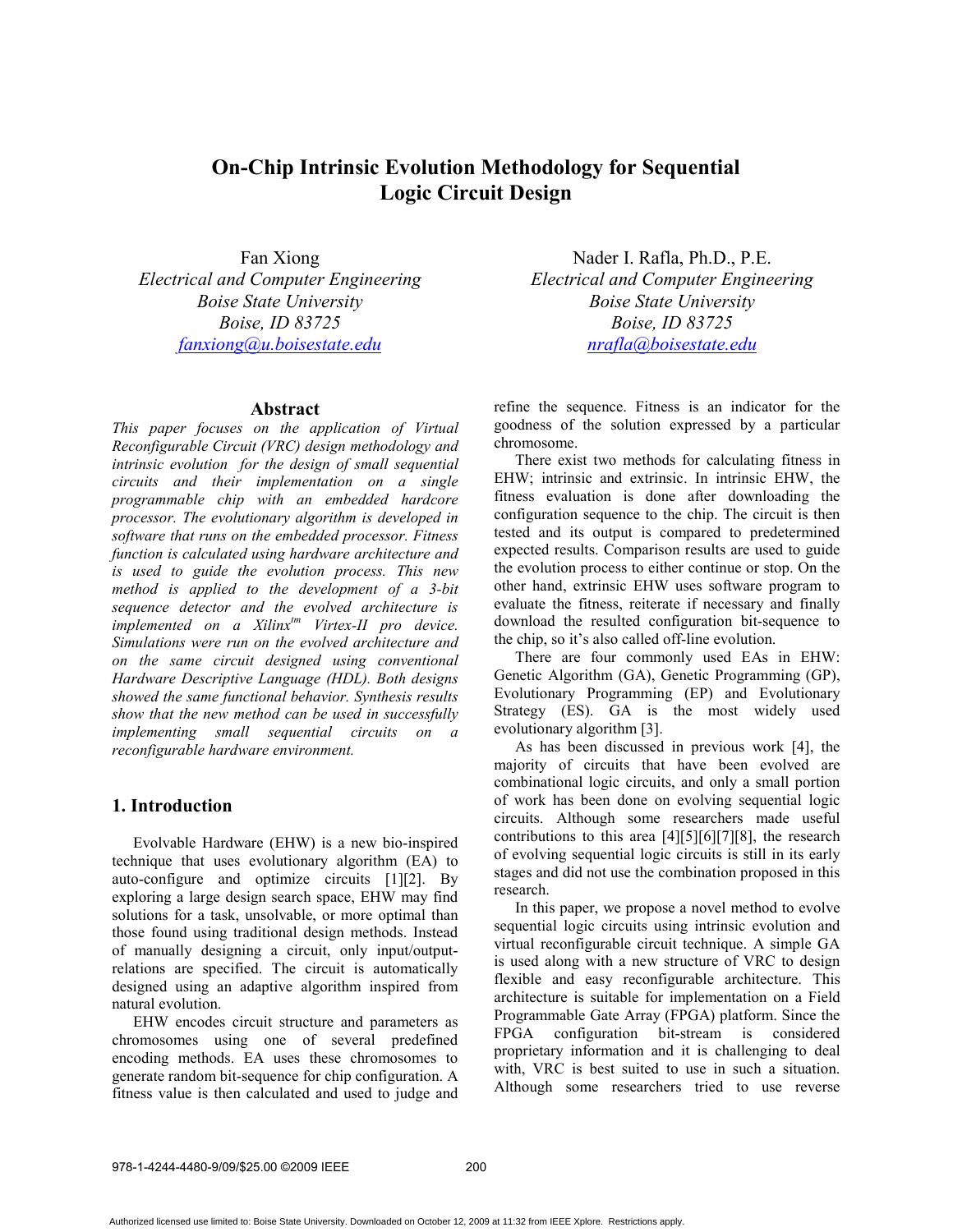engineering to obtain Xilinx<sup>TM</sup> FPGA bit-stream file format, these efforts deemed to be inefficient [9]. Other VRC architectures were proposed by different research groups for developing reconfigurable architectures while trying to keep the architecture flexible and simple [10][11][12][13][14].

The idea adopted here is to use VRC as a second reconfiguration layer built on top of the FPGA. This VRC is generally constructed from an array of programmable elements (PEs). Each PE can easily be configured to connect to others elements and/or to circuit inputs or outputs.

Routing is accomplished via multiplexers while configuration memory of the VRC is typically implemented as a register array. Data loaded into the configuration memory is used to control the routing through multiplexer selection. Based on VRC, users can design any desired configuration according to the application on hand. Furthermore, the VRC is described in HDL which is independent of the target platform. Thus, makes the design portable to other different reconfigurable platforms.

The rest of the paper is organized as follows: Section 2 introduces a case study of designing a sequence detector using the proposed approach and section 3 describes the implementation environment. Experimental results are shown in Section 4. Section 5 concludes the paper with suggestions of future work

#### **2. Case Study: A sequence Detector**

Finite State Machines (FSM) are typical examples for sequential logic circuit design. Therefore, the chosen case study of FSM is a sequence detector that has one input, one output and three internal states. It is capable of detecting two overlapping bit occurrences of 101 and 100. Its Mealy state transition diagram is shown in Figure 1.



#### **2.1. Virtual reconfigurable architecture**

 The hardware implementation of the VRC is coded in VHDL. It has one input *Sin,* one output *Sout,* and 24 configuration bit inputs. This VRC architecture is viewed as a programmable element that implements our FSM via these configuration bits. Once a target configuration is obtained, *Sin* and *Sout* are used as the input and output of the evolved sequential circuit respectively. The VRC is a simple configuration that consists of three 8-to-1 multiplexers and two flip-flops as shown in Figure 2.



**Figure 2. Virtual reconfigurable circuit architecture** 

#### **2.2. Evolution process**

The GA runs on the embedded PowerPC (PPC) processor to generate a configuration chromosome. This configuration chromosome is used to configure the VRC architecture that implements the function of the sequence detector. The PPC also has a random generator that generates test bit-sequences. These sequences are applied simultaneously to both the VRC and to a reference design for the FSM, coded in C. The corresponding output sequence of this FSM is stored in a Random Access Memory (RAM). Both output sequences, from the RAM and VRC, are compared for equality in the comparator, a simple XOR circuit, to generate a fitness value. In fact, the number of *ones* in this value indicates how good the match between the two sequences is. For example, for a bit sequence of *n* bits and a perfect match occurs, the fitness value would be *n*. If this fitness value is not perfect, it is used to guide the GA (through mutation and crossover) to generate a new chromosome for a new VRC configuration and the cycle repeats until a perfect match is found or after a certain number of iterations is reached. The evolved architecture becomes the final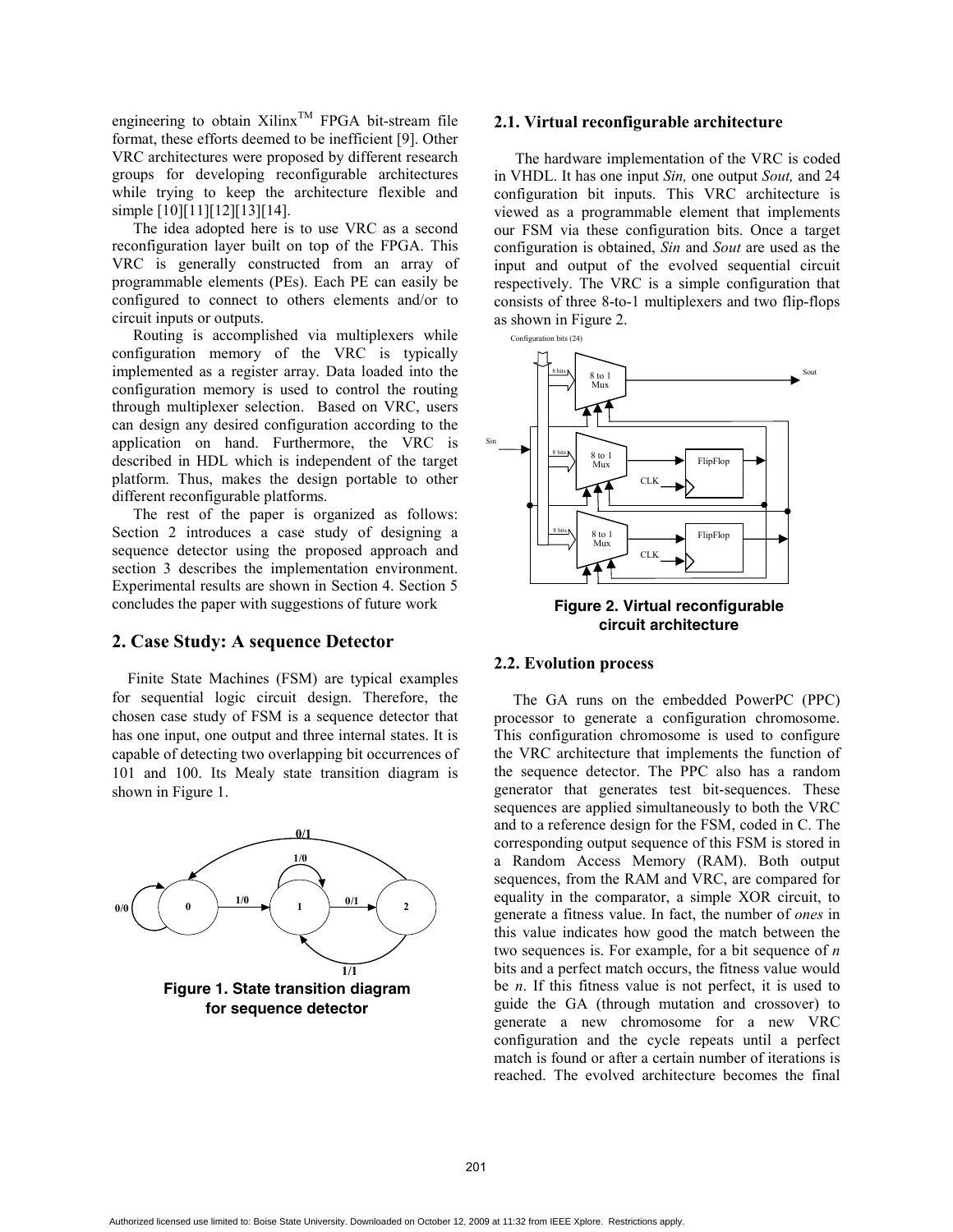implementation of the FSM. This evolution process is depicted in Figure 3.



#### **Figure 3. Sequence detector evolution process**

#### **3. Implementation environment**

The evolvable system is implemented on a Xilinx<sup>TM</sup> XUPV2P Virtex-II Pro FPGA prototyping board [15], shown in Figure 4. This device contains 13696 slices, 428Kbit distributed RAM, 428Kbit multiplier blocks, 2448 block RAMs, 8 Digital Clock Managers (DCMs), 2 PowerPC RISC embedded processors and 8 multigigabit transceivers. The maximum processor speed is 300MHZ. The development board has a wealth of resources among which an RS232 port that facilitated the communication between the PC and the FPGA chip via an on-chip UART IP core module. Configuration and debugging of the FPGA is done through USB port.

The evolvable system is built using the Xilinx<sup>TM</sup> Embedded Development Kit (EDK) software (version 10.1) [16]. The implementation can be viewed as a software/hardware co-design. As described previously, the virtual reconfigurable circuit is written in VHDL and communicates with the PowerPC microprocessor using an On-chip Peripheral Bus (OPB) bus structure. The C code ran on the processor to generate the configuration chromosome used as a configuration bitstream for the FPGA.



### **4. Experimental results**

FPGA Device resource utilization were collected and analyzed to evaluate the effectiveness of the design. Table 1 shows the amount of resources used by the case study implementation.

**Table I. Device utilization of EHW system** 

| Resources               | Used | Available | Percent |
|-------------------------|------|-----------|---------|
| <b>Slices</b>           | 1138 | 13696     | 8.3%    |
| <b>Slice Flip Flops</b> | 1078 | 27392     | 3.9%    |
| 4 input LUTs            | 1560 | 27392     | $5.7\%$ |

A maximum of 8.3% of FPGA's total resources were used. This indicates that there is enough space for more complex and much larger designs.

The system functionality is verified using a clock frequency of 100MHz for the PPC and 50MHz for the rest of the system. The allowable maximum clock frequencies, as defined by FPGA specification, are 300MHz and 100MHz respectively. We can conclude that it is possible to accommodate applications requiring faster higher clocking frequencies.

The parameters used by the Genetic Algorithms, determined experimentally, to generate the FSM for this particular case study are:

- Population size is 256
- Maximum number of generation is 2000
- Crossover rate is 0.7
- Mutation rate is 0.04
- Number of runs is 10

Since a large crossover rate and small mutation rate were used, the genetic algorithm found a global optimization. Two test bit-sequences were used to test